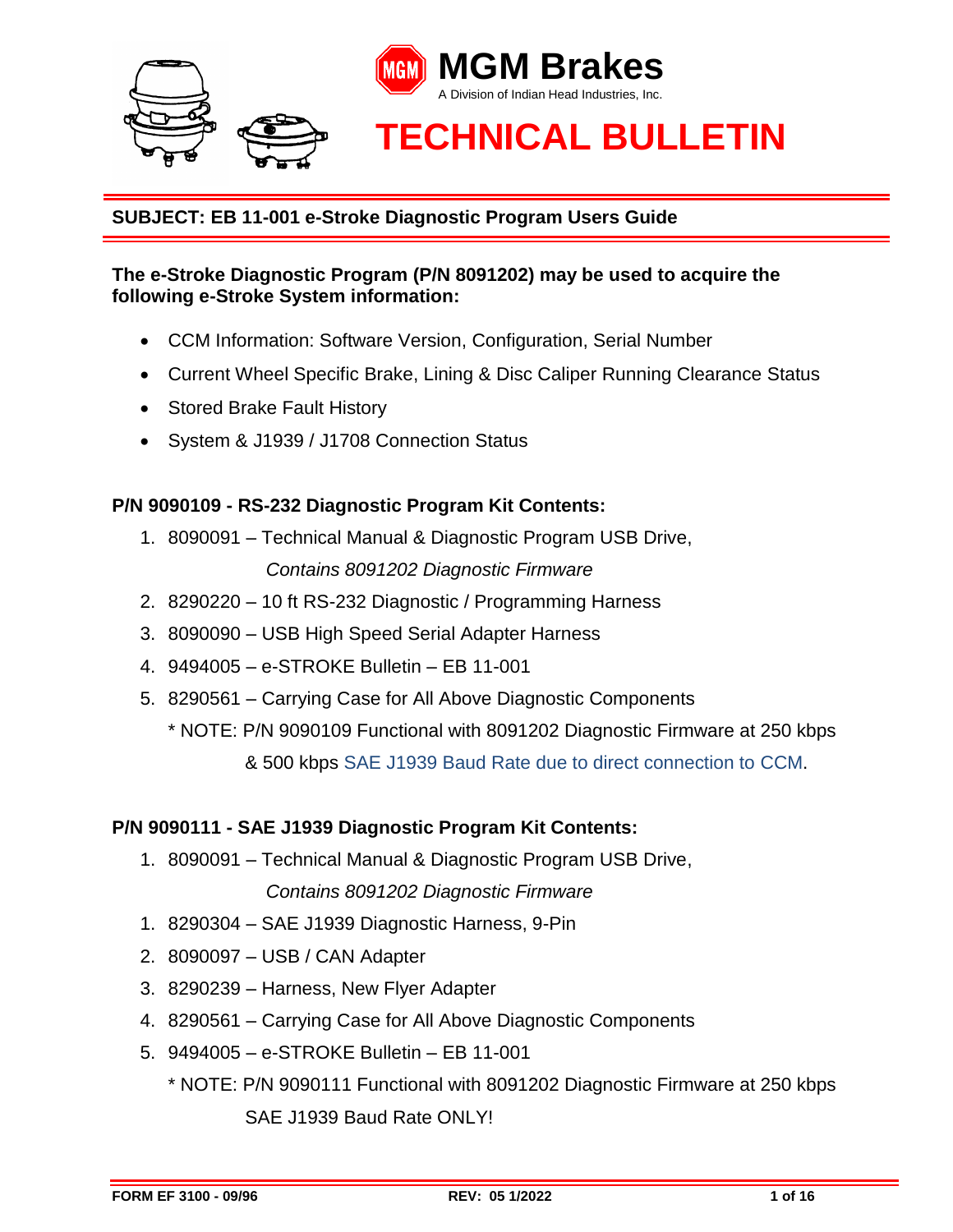

#### **1.0 Program Install Instructions:**

#### **Note: Follow Section 4 to verify the e-Stroke diagnostic program application file prior to installing.**

1.1.Access the contents of the P/N 8090091 USB Drive on the computer which the program is to be installed.



# **Figure 1a: Access Install File located on USB Drive**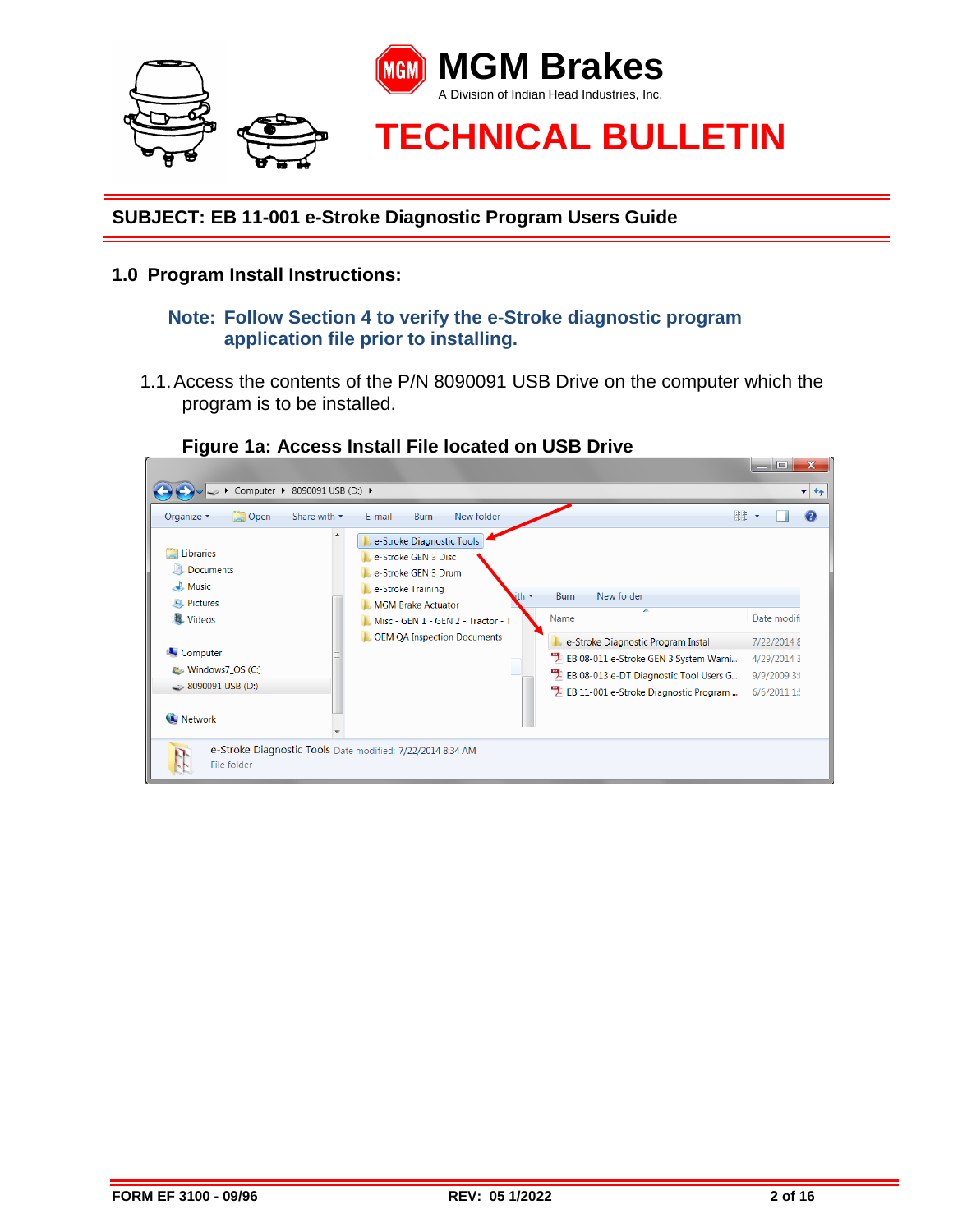

1.2.Double (left) Click the *8091202* file to begin the installation.



**Figure 1b: Select e-Stroke Diagnostic Program Install File**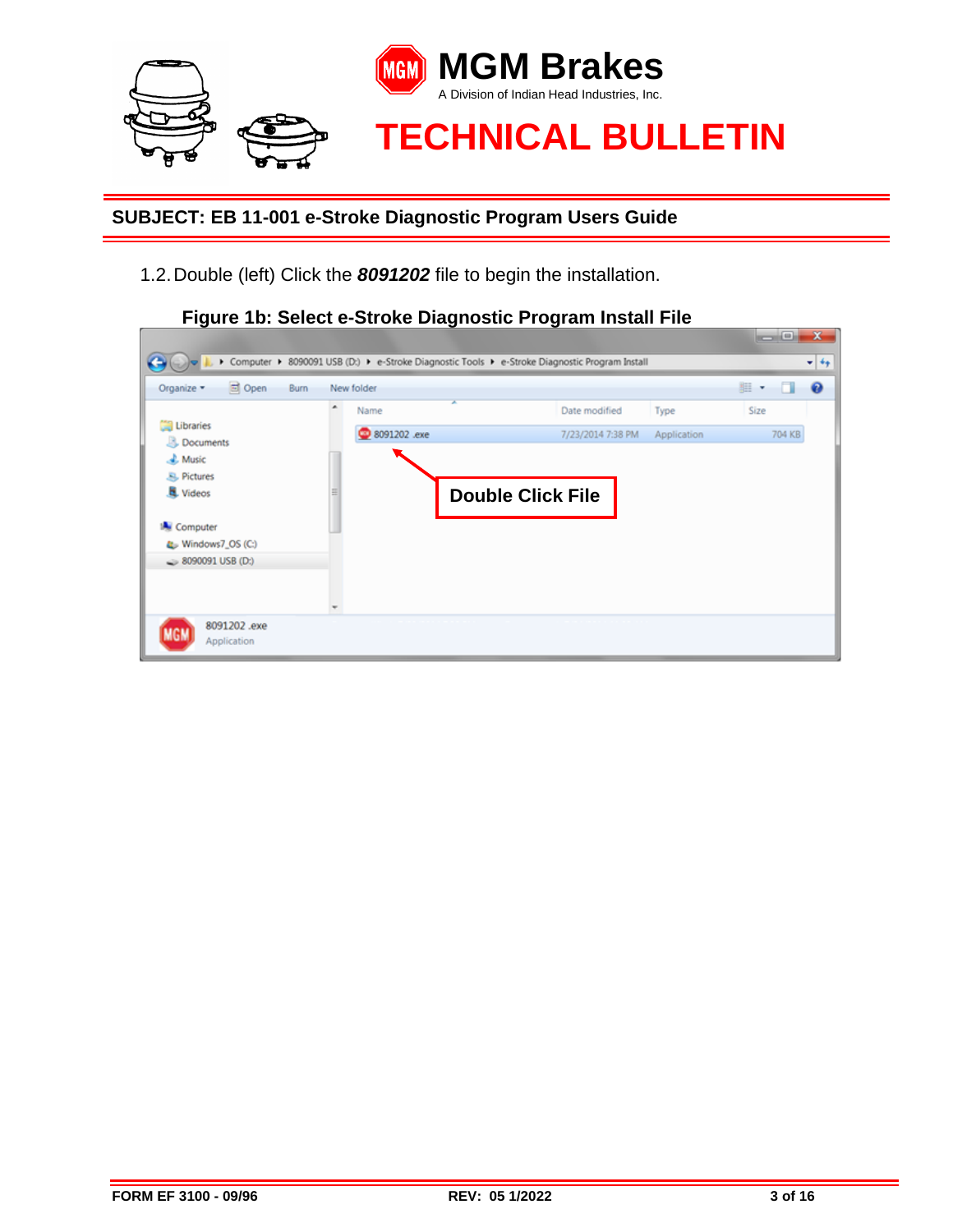

1.3.Double (left) Click the *Next* button to Start the Install process.

#### **Figure 2: e-Stroke Diagnostic Program Install**



1.4.Double (left) Click the *Next* button to accept the default Install Location.

#### **Figure 3: e-Stroke Diagnostic Program Install**

| Setup - e-Stroke Diagnostic Program                                                          |
|----------------------------------------------------------------------------------------------|
| <b>Select Destination Location</b><br>Where should e-Stroke Diagnostic Program be installed? |
| Setup will install e-Stroke Diagnostic Program into the following folder.                    |
| To continue, click Next. If you would like to select a different folder, click Browse.       |
| C:\Program Files\e-Stroke Diagnostic Program<br>Browse                                       |
| At least 2.3 MB of free disk space is required.                                              |
|                                                                                              |
| < Back<br>Next<br>Cancel                                                                     |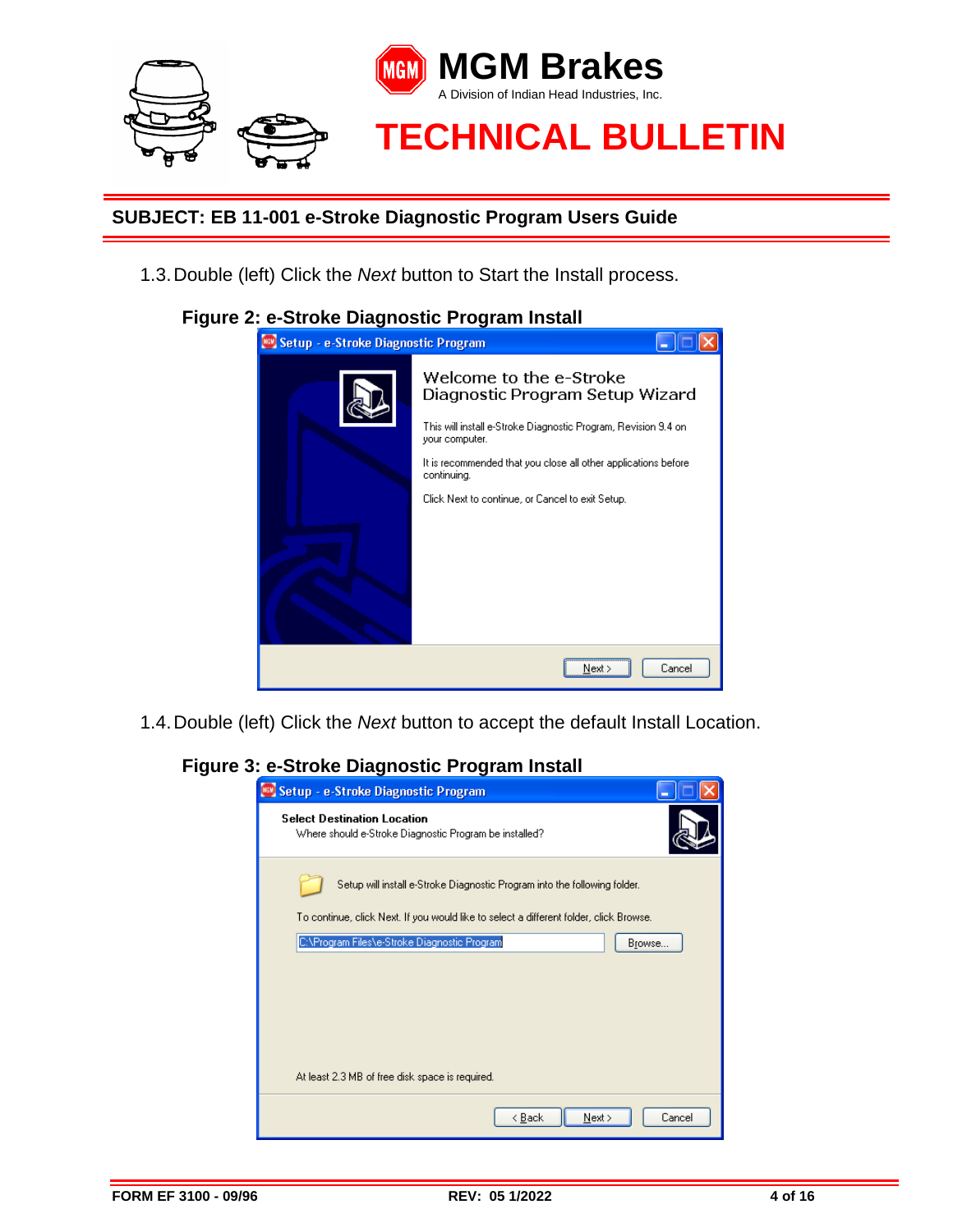

1.5.Double (left) Click the *Next* button to accept the default Folder Name.

# **Figure 4: e-Stroke Diagnostic Program Install**

| Setup - e-Stroke Diagnostic Program                                                    |
|----------------------------------------------------------------------------------------|
| <b>Select Start Menu Folder</b><br>Where should Setup place the program's shortcuts?   |
| Setup will create the program's shortcuts in the following Start Menu folder.          |
| To continue, click Next. If you would like to select a different folder, click Browse. |
| e-Stroke Diagnostic Program<br>Browse                                                  |
|                                                                                        |
|                                                                                        |
|                                                                                        |
|                                                                                        |
|                                                                                        |
|                                                                                        |
|                                                                                        |
| < <u>B</u> ack<br>Next ><br>Cancel                                                     |

1.6.Check the box next to *"Create a desktop icon"* and Double (left) Click the *Next* button to accept the Additional Task.

### **Figure 5: e-Stroke Diagnostic Program Install**

| Setup - e-Stroke Diagnostic Program                                                                                                                                                                         |
|-------------------------------------------------------------------------------------------------------------------------------------------------------------------------------------------------------------|
| <b>Select Additional Tasks</b><br>Which additional tasks should be performed?                                                                                                                               |
| Select the additional tasks you would like Setup to perform while installing e-Stroke<br>Diagnostic Program, then click Next.<br>Additional icons:<br>└ Create a desktop icon<br>Create a Quick Launch icon |
| Cancel<br>< <u>B</u> ack<br>Next >                                                                                                                                                                          |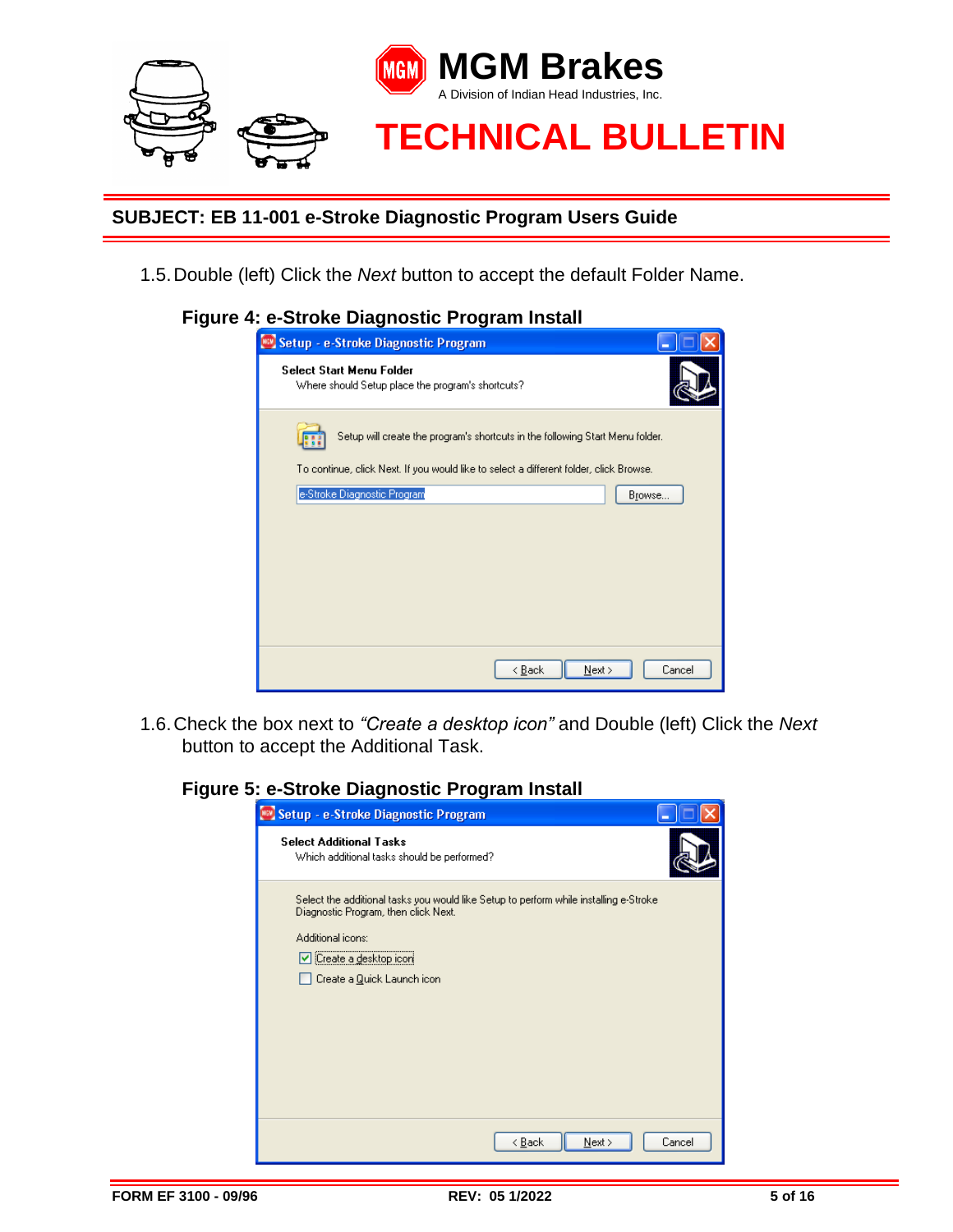

1.7.Double (left) Click the *Install* button to continue with the Installation.

# **Figure 6: e-Stroke Diagnostic Program Install**

| <b>EV Setup - e-Stroke Diagnostic Program</b>                                                                   |        |
|-----------------------------------------------------------------------------------------------------------------|--------|
| Ready to Install<br>Setup is now ready to begin installing e-Stroke Diagnostic Program on your<br>computer.     |        |
| Click Install to continue with the installation, or click Back if you want to review or<br>change any settings. |        |
| Destination Incation:<br>C:\Program Files\e-Stroke Diagnostic Program.                                          |        |
| Start Menu folder:<br>e-Stroke Diagnostic Program                                                               |        |
| Additional tasks:<br>Additional icons:<br>Create a desktop icon                                                 |        |
|                                                                                                                 |        |
|                                                                                                                 |        |
| < Back<br>Instal                                                                                                | Cancel |

1.8.Double (left) Click the *Finish* button to complete the Install.



#### **Figure 7: e-Stroke Diagnostic Program Install**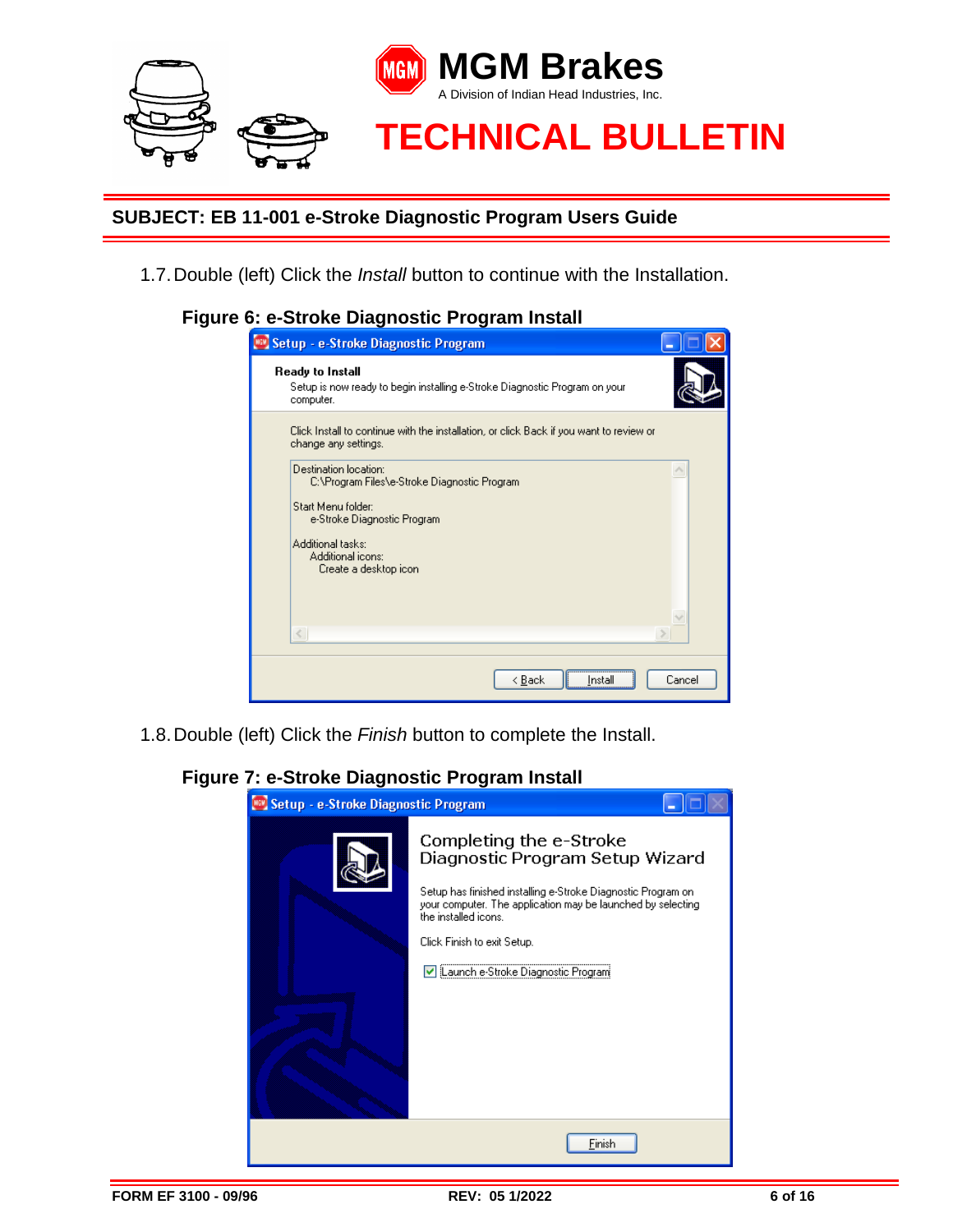

### **2.0Harness Connections:**

#### **2.1. RS-232 Diagnostic Connection:**

Diagnostic Harness P/N 8290220 connects the computer to the e-Stroke CCM. Plug the White 4-Pin connector into the CCM *P2* connector. Connect the DB9 connector into the computers serial COM port. See Figure 8 below.

- 2.1.1. If a serial COM port is not available then the USB High Speed Serial Adapter Harness P/N 8090090 must be used. Simply plug the DB9 connectors together, and then plug the adapter harness USB connector into a USB receptacle on the computer.
- 2.1.2. P/N 8090090 Follow the manufacturers' instructions to install and configure the Adapter.

#### **Figure 8: RS-232 Diagnostic Harness Connections**

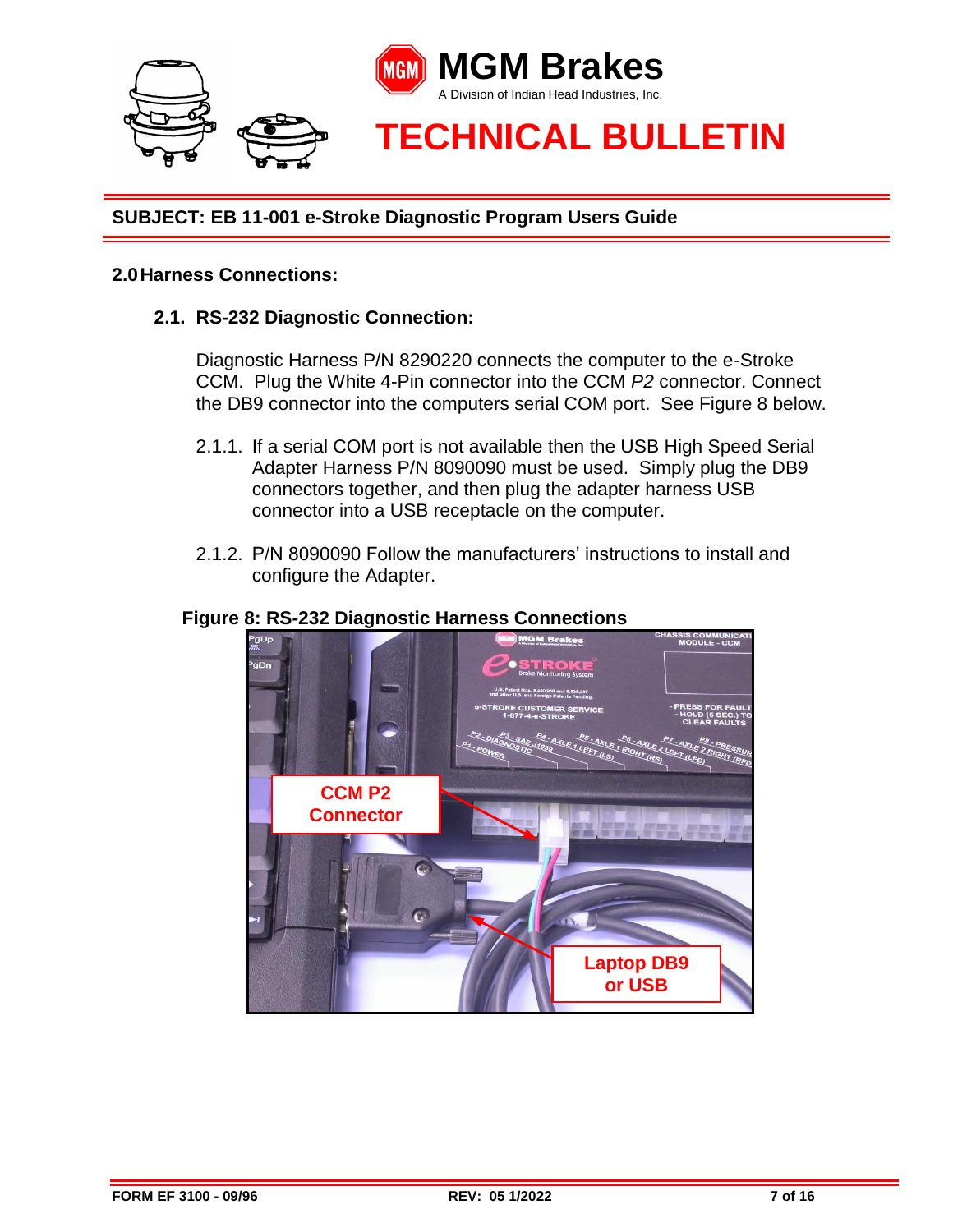

#### **2.2. SAE J1939 Diagnostic Connection:**

Diagnostic Harness P/N 8290304 and Adapter Harness P/N 8090097 connects the computer to the vehicle J1939 Diagnostic Port.

- 2.2.1. Connect P/N 8290304 Diagnostic Harness to the vehicle 9-Pin Diagnostic Port.
- 2.2.2. Note: Some 2009 & newer New Flyer applications will require the P/N 8290239 Adapter for connection to the 9-pin Diagnostic Connector. If the Select Port Window does not "*Gray* Out" when connected to the vehicle 9-Pin (Fig. 10-B) than the P/N 8290239 Adapter may be required.
- 2.2.3. Connect P/N 8290304 Diagnostic Harness to P/N 8090097 Adapter Harness.
- 2.2.4. Connect P/N 8090097 Adapter Harness to Computer USB Port.
- 2.2.5. P/N 8090097 Follow the manufacturers' instructions to install and configure the Adapter.
- 2.2.6. NOTE: The SAE J1939 PCAN diagnostic connection to the Laptop Based Diagnostic Program will not be functional for ECU firmware versions 3.26 and higher with 500 kbps configurations installed in the ECU.

#### **3.0Diagnostic Program Operation:**

3.1. Double (left) Click the *e-Stroke Diagnostic Program Desktop Icon* to start the program.

#### **Figure 9: e-Stroke Diagnostic Program Desktop Icon**

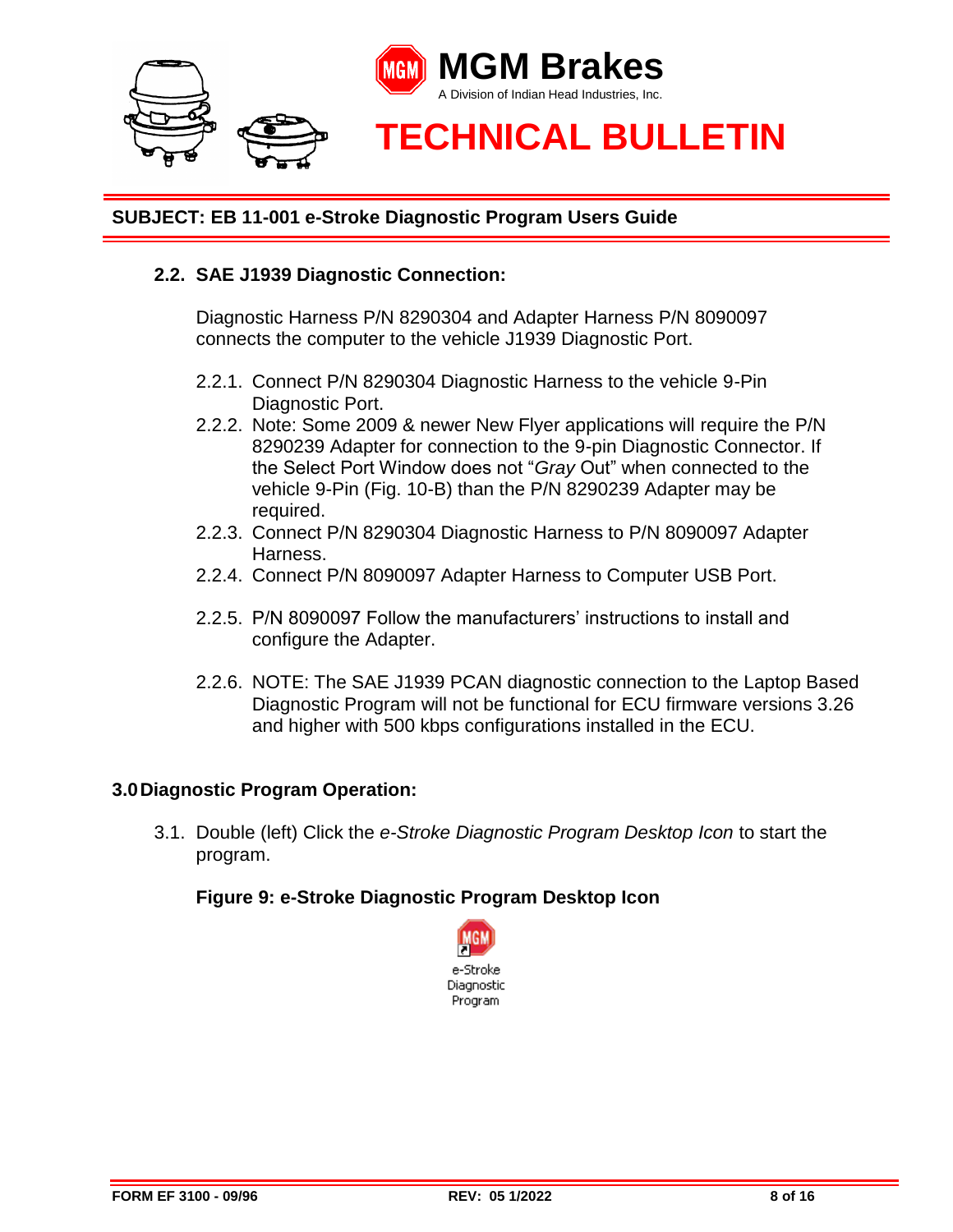

- 3.2. The appropriate COM port must be selected using the *Select Port* drop down window. See Figure 10-A.
	- 3.2.1. The computer DB9 / Serial connector will typically operate as COM 1 where equipped. Typically COM 1 for "Tough Book" applications.
	- 3.2.2. P/N 8090090 USB High Speed Serial Adapter will be assigned a COM port number when connected to the computer. The COM port assigned to the USB Adapter Harness can be looked up in the Device Manager.
	- 3.2.3. The COM port does not need to be selected when the J1939 connection is used. The *Select Port* drop down window will "Gray Out" when the J1939 connection is active. See Figure 10-B.

#### *Finding COM Port with the Device Manager:*

To locate the Computers Device Manager follow these steps with the USB device plugged in to the computer.

Note: This instruction applies to most Windows applications.

- 1. Select the *Start Button***,** then *Settings*, and then *Control Panel*.
- 2. Once the Control Panel Window is open select the *System Icon*.
- 3. Once the System Properties Window is open select the *Device Manager and or Hardware Tab*.
- 4. With the *Device Manager* open, locate the *Ports (COM & LPT)* item.
- 5. Left Click the **+ (***Cross)* next to "Ports (COM & LPT)".
- 6. All of the active COM ports will now be displayed with number assignments.
- 7. Find the COM port which lists the USB Adapter and note the COM number.
- 8. Reassign COM port number if USB adapter is not assigned COM 1-10.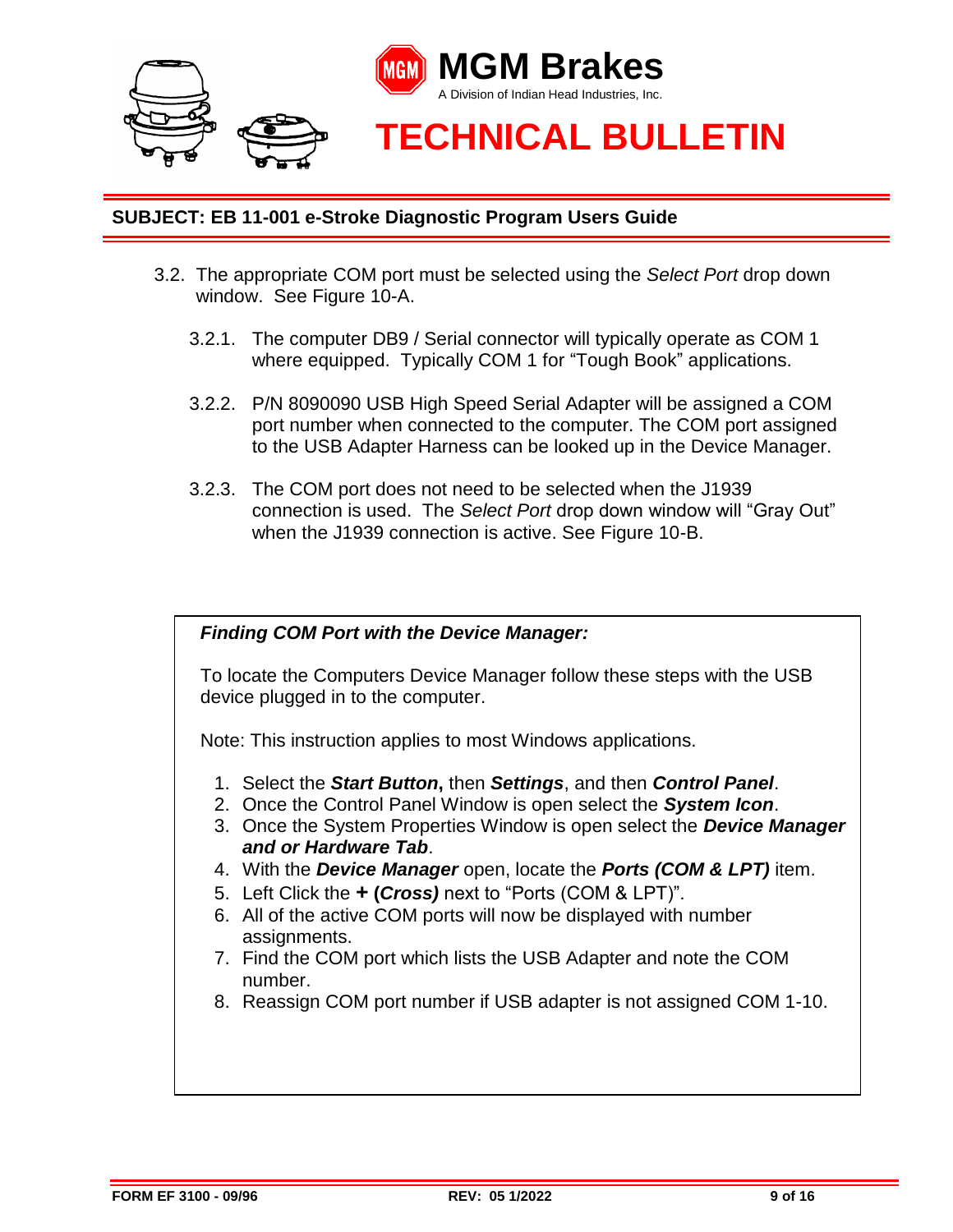

- 3.3. *Update Brake Data*: *Press* the *Update Brake Data Button* to acquire and update the brake data. See Figure 10-E.
	- Note that each time *the Update Brake Data Button* is *Pressed* the brake data is refreshed and replaces the previously displayed data.
	- The displayed data must be saved if a record is required. Use the slider on the right of the window to navigate the report.
	- Service Brake application must be held until Data Update is completed to display Pressure Value.
- 3.4. *Clear Brake Data*: *Press* the *Clear Brake Data Button* to clear the stored fault code history from the CCM. See Figure 10-F.
- 3.5. *Save Report: Press* the *Save* button to save a text report of the brake data. See Figure 10-C.
- 3.6. *Print Report:* The displayed brake data can also be printed by *Pressing* the *Print* button. See Figure 10-D.
	- Note: Saved and Printed Brake Data will include a Date and Time Stamp at the beginning of the report.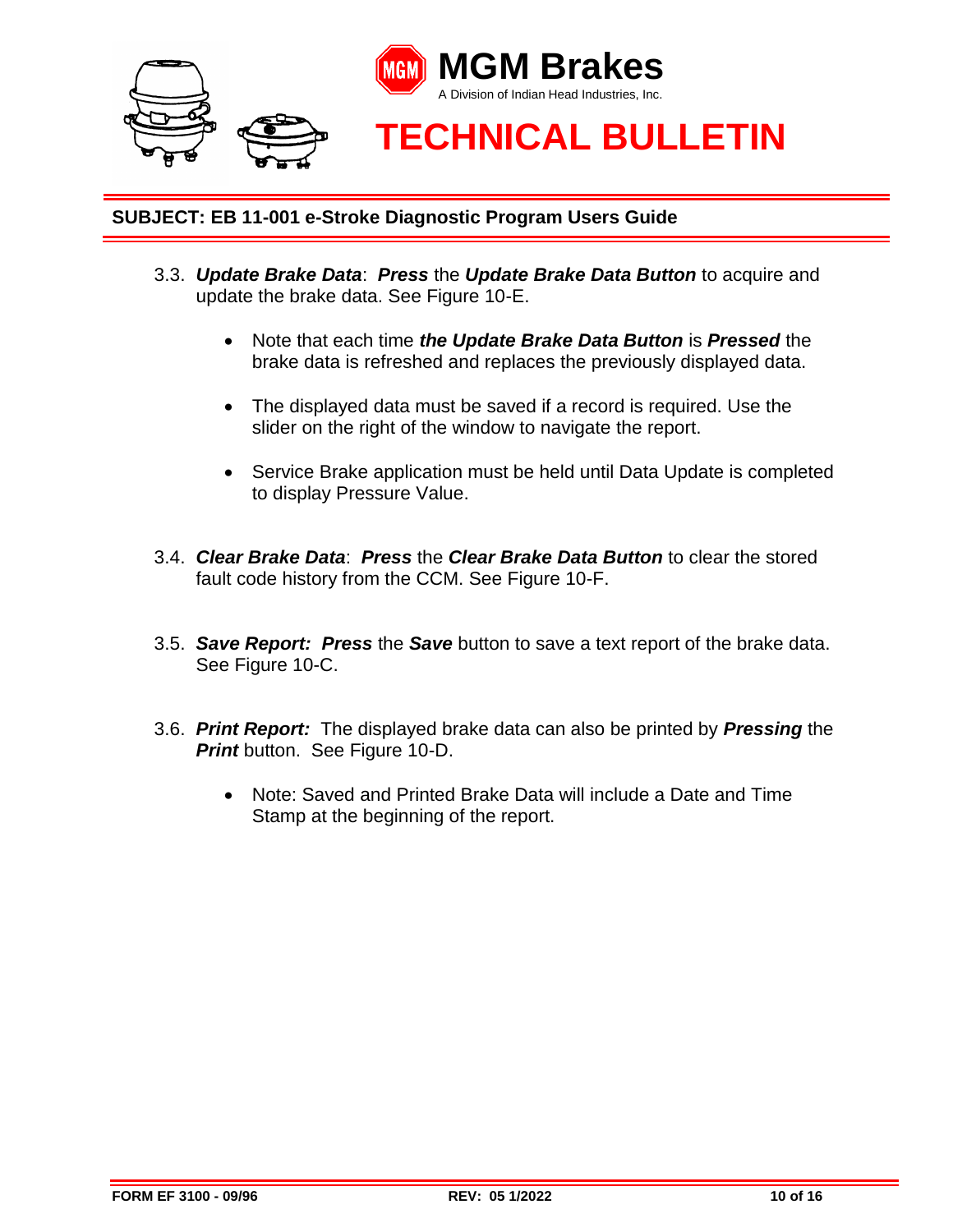



#### **Figure 10: e-Stroke Diagnostic Program Interface**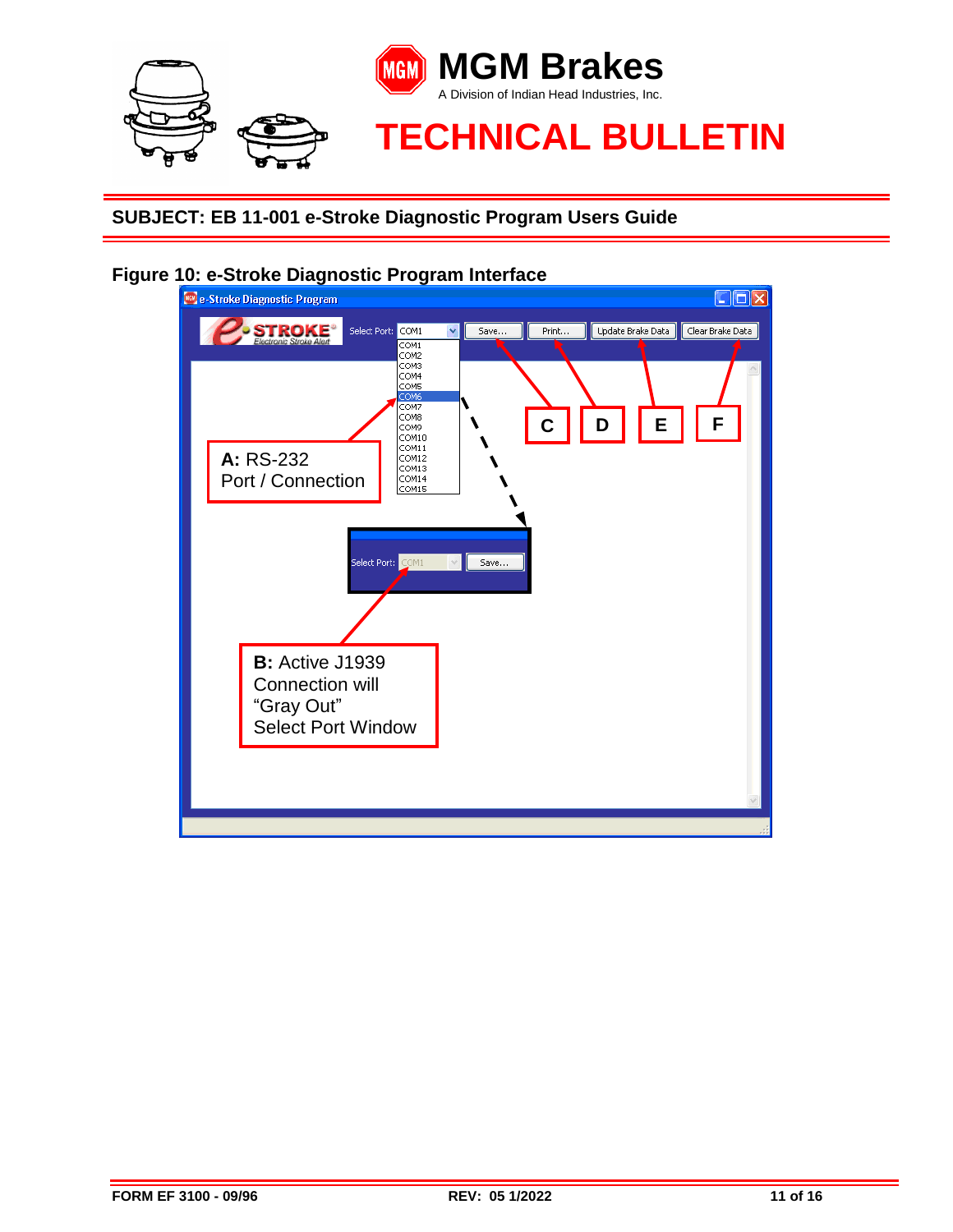

- 3.7. The e-Stroke Diagnostic Program has 1 display window which provides the following e-Stroke Brake & System information. See Figures 11, 12.
	- **CCM / System Information -** *CCM Serial Number, Software Version Number, CCM Type, Pressure Scale.*
	- **System Configuration -** *Axles with Brake Stroke Sensors, Axles with Lining Wear Sensors (Drum / Disc).*
	- **Active Brake Status** *– Displays Current Active Brake Status & Disc Caliper Lining Clearance Status (Over-Tightened Lining).*
	- **Stored Brake Fault History** *– Displays Non-Current Stored Fault Counts for Brake Status.*
	- **Active Lining Wear Status** *- Displays Current Active Lining Status.*
	- **Stored Lining Wear Fault History** *– Displays Non-Current Stored Fault Counts for Lining Sensors*
	- **Brake Application Pressure** *- Displays Current Brake Application Pressure which is present as the data is updated.*
	- **Stored Pressure Transducer Fault History** *– Displays Non-Current Stored Fault Counts for Pressure Transducer.*
	- SAE J1708 / J1939 Status Displays status of SAE J1708 and J1939 connections when RS-232 connection is used.

*Note: When SAE J1939 is used for the diagnostic program connection, it is assumed that J1939 is operational and this status is not displayed.*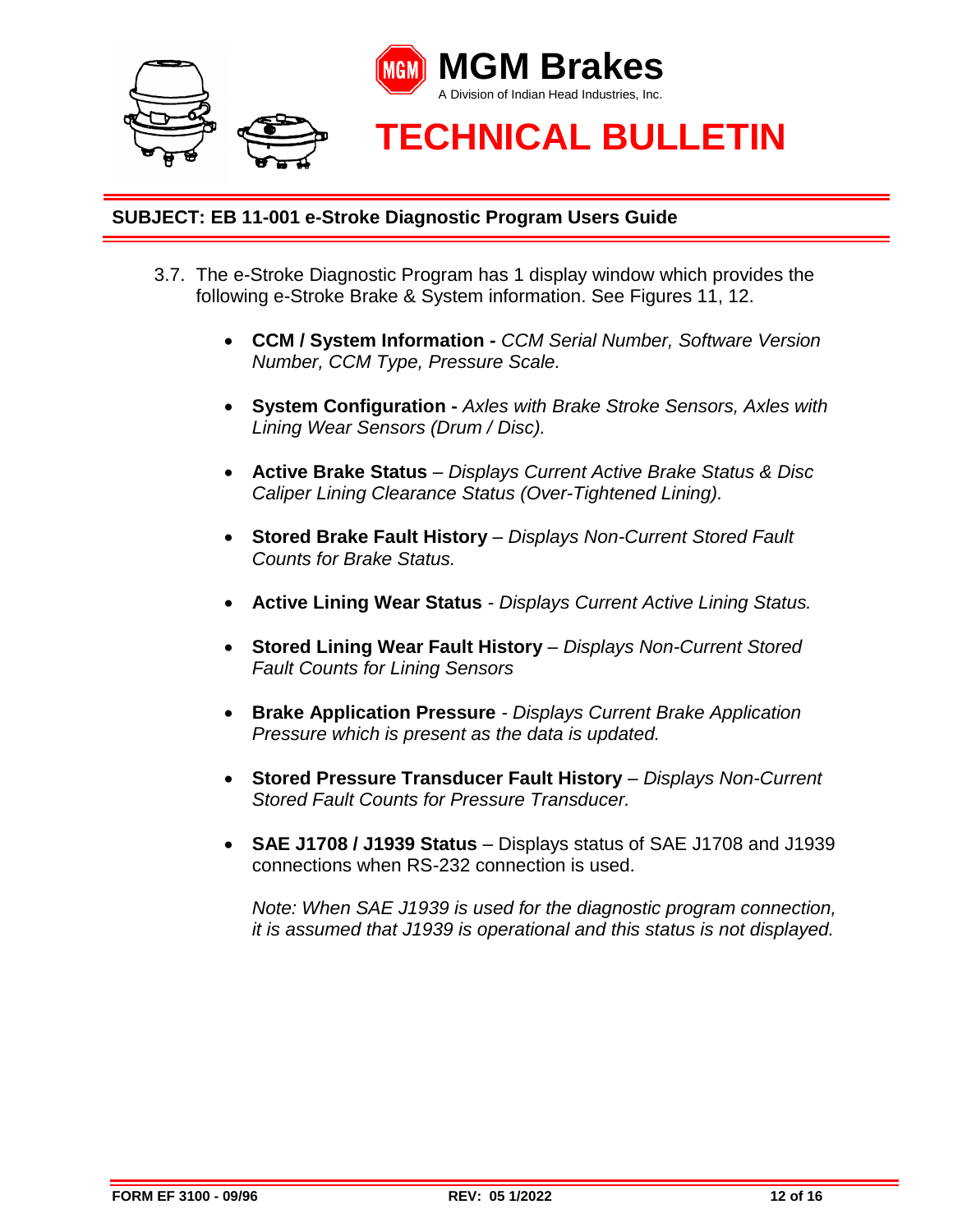

# **Figure 11: Diagnostic Information Display**

| Select Port: COM6 v<br><b>STROKE<sup>®</sup></b><br>Update Brake Data<br>Clear Brake Data<br>Save<br>Print<br>Serial Number<br>3330003233<br>Software Version Number<br>3.25<br><b>CCM / System /</b><br>Axles with drum brake stroke sensors<br>None<br><b>Configuration</b><br>Axles with disc brake stroke sensors<br>1, 2,<br><b>Information</b><br>Axles with wire loop brake lining wear sensors<br>None<br><b>CCM Type</b><br>Truck / Bus<br>Pressure Scale<br>100 PSI<br>Brake actuator stroke status:<br>Brake Stroke Axle 1 Left<br>Over-Stroke<br><b>Active Brake and</b><br>Brake Stroke Axle 1 Right<br>OK (Normal Operation)<br><b>Caliper Lining Clearance</b><br>Brake Stroke Axle 2 Left<br>OK (Normal Operation)<br><b>Status</b><br>Brake Stroke Axle 2 Right<br>OK (Normal Operation)<br>Brake stroke fault occurrence counts:<br>Brake Stroke Axle 1 Left<br>Overstroke (FMI 0)<br>ı<br>Non-functioning (FMI 1) 0<br>Sensor Error (FMI 4)<br>Dragging Brake (FMI 7)<br>$\bf{0}$<br>Low Lining Clearance (FMI 13)<br>$\Omega$<br>Brake Stroke Axle 1 Right<br>Overstroke (FMI 0)<br>Non-functioning (FMI 1) 0<br>Sensor Error (FMI 4)<br>o<br>Dragging Brake (FMI 7)<br>$\bf{0}$<br><b>Stored Brake</b><br>Low Lining Clearance (FMI 13)<br>0<br><b>Fault History</b><br>Brake Stroke Axle 2 Left<br>Overstroke (FMI 0)<br>0<br>Non-functioning (FMI 1) 0<br>Sensor Error (FMI 4)<br>0<br>Dragging Brake (FMI 7)<br>$\Omega$<br>Low Lining Clearance (FMI 13)<br>$\mathbf{o}$<br>Brake Stroke Axle 2 Right<br>Overstroke (FMI 0)<br>Non-functioning (FMI 1) 0<br>Sensor Error (FMI 4)<br>o<br>Dragging Brake (FMI 7)<br>$\bf{0}$<br>Low Lining Clearance (FMI 13)<br>$\bf{0}$<br><b>PCAN Adapter Initialized</b> | $\qquad \qquad \blacksquare$<br>CD e-Stroke Diagnostic Program | x |
|--------------------------------------------------------------------------------------------------------------------------------------------------------------------------------------------------------------------------------------------------------------------------------------------------------------------------------------------------------------------------------------------------------------------------------------------------------------------------------------------------------------------------------------------------------------------------------------------------------------------------------------------------------------------------------------------------------------------------------------------------------------------------------------------------------------------------------------------------------------------------------------------------------------------------------------------------------------------------------------------------------------------------------------------------------------------------------------------------------------------------------------------------------------------------------------------------------------------------------------------------------------------------------------------------------------------------------------------------------------------------------------------------------------------------------------------------------------------------------------------------------------------------------------------------------------------------------------------------------------------------------------------------------------------------------------------------------------------------------------|----------------------------------------------------------------|---|
|                                                                                                                                                                                                                                                                                                                                                                                                                                                                                                                                                                                                                                                                                                                                                                                                                                                                                                                                                                                                                                                                                                                                                                                                                                                                                                                                                                                                                                                                                                                                                                                                                                                                                                                                      |                                                                |   |
|                                                                                                                                                                                                                                                                                                                                                                                                                                                                                                                                                                                                                                                                                                                                                                                                                                                                                                                                                                                                                                                                                                                                                                                                                                                                                                                                                                                                                                                                                                                                                                                                                                                                                                                                      |                                                                |   |
|                                                                                                                                                                                                                                                                                                                                                                                                                                                                                                                                                                                                                                                                                                                                                                                                                                                                                                                                                                                                                                                                                                                                                                                                                                                                                                                                                                                                                                                                                                                                                                                                                                                                                                                                      |                                                                |   |
|                                                                                                                                                                                                                                                                                                                                                                                                                                                                                                                                                                                                                                                                                                                                                                                                                                                                                                                                                                                                                                                                                                                                                                                                                                                                                                                                                                                                                                                                                                                                                                                                                                                                                                                                      |                                                                |   |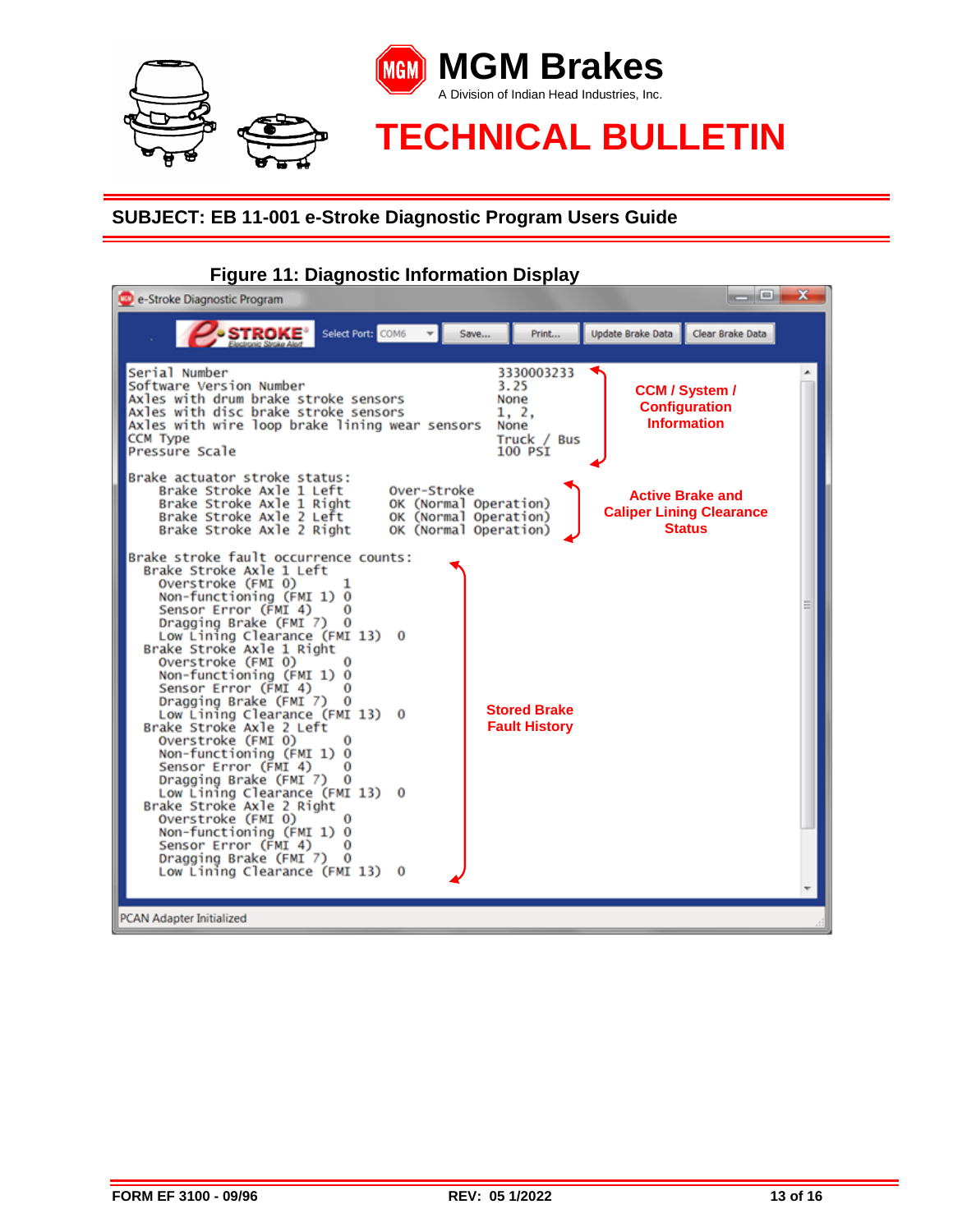

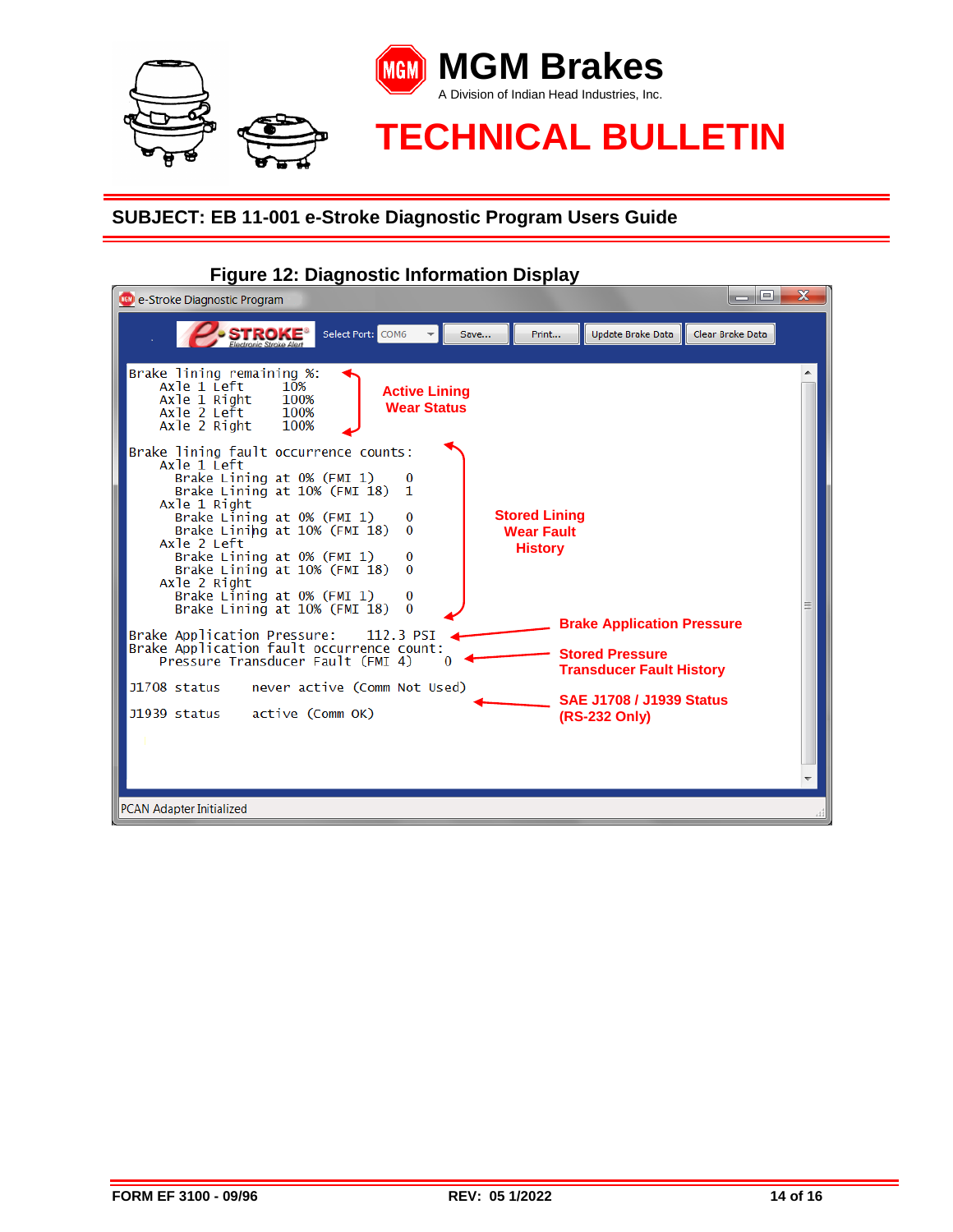

#### **4.0Diagnostic Program HASH File Check Instruction:**

- 4.1. The e-Stroke diagnostic program application file should be verified to ensure it has not been altered by checking the HASH file number prior to installing.
- 4.2. Download file to a location on your disk drive ie.. c:\temp\
- 4.3. Open a command prompt and enter the following commands:

Type  $\rightarrow$  *cd c:\temp*  $\rightarrow$  *then press Enter* 

Type / Copy  $\rightarrow$ 

# *certutil -hashfile "8091202 rev. 03 v10.293.exe" sha512*

→ *then press Enter* 

- 4.4. The command prompt will provide a HASH output number as shown in Figure 13.
- 4.5. Verify that the HASH number provided in the command prompt matches the following number for "8091202 rev. 03v10.29.exe"

*3334e2c13bd4b65d92b50321cd8e22792122bb303360c4316f2405c74d27d 30f4a748990f802de3ca473b8f64f9c365c076cfd4519501272706da3333ee2f 4390*



**HASH NUMBER**